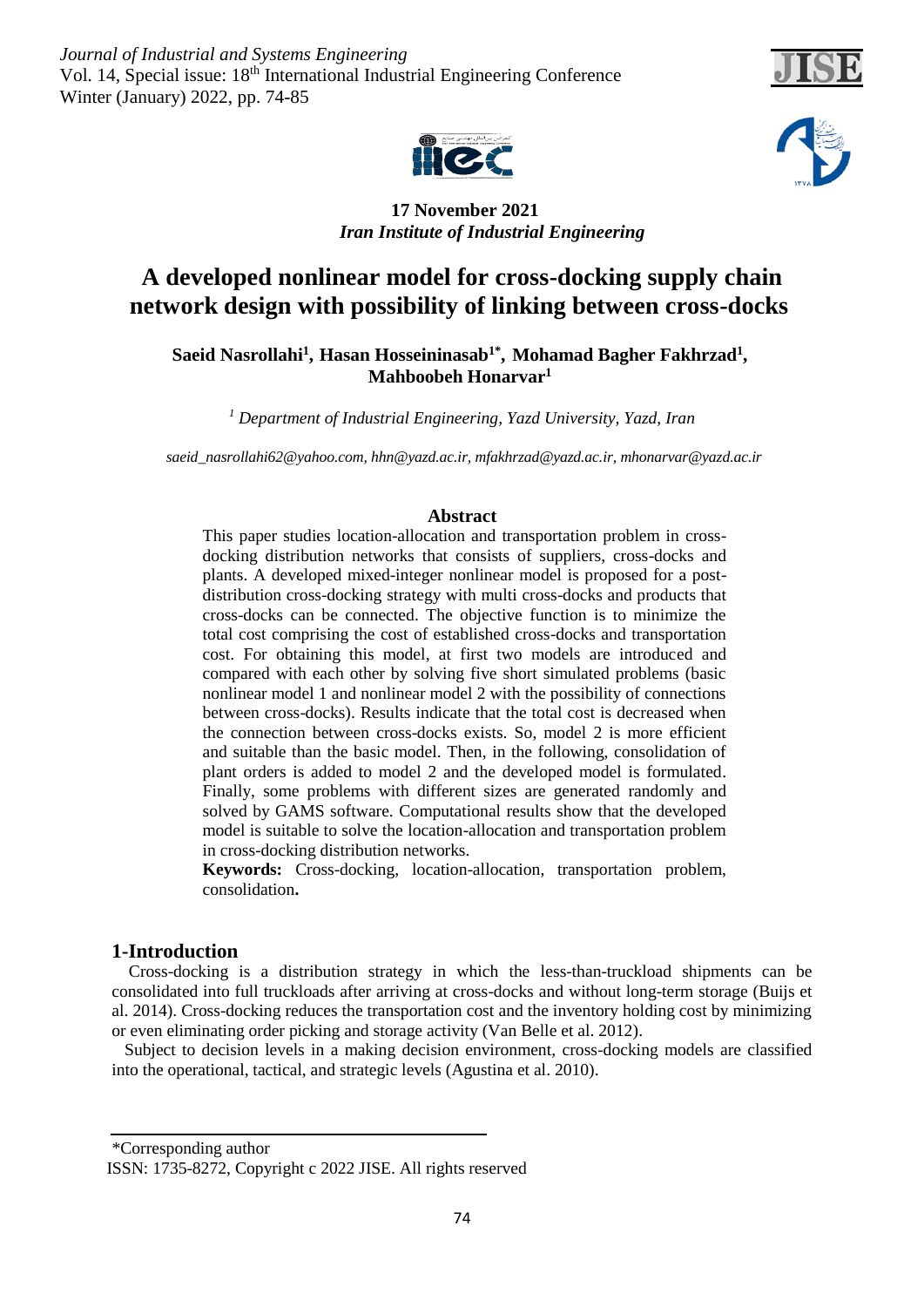Scheduling, dock door assignment, transshipment problem, and vehicle routing are discussed and modeled at the operational level generally. For tactical and strategic level, researches are mainly related to layout and network design of cross-docking respectively.

 Cross-docking network design includes some problems such as the determination of the number and location of cross-docks, the number of vehicles, product flow, and allocation of cross-docks to original nodes (suppliers) and destination nodes (customers).

 In this research, a cross-docking distribution network is developed by linking between cross-docks and using variable covering radius for them. So, for obtaining this goal, a nonlinear locationallocation model is formulated for distributing consolidated multi-products from suppliers to customers via cross-docks.

 The remainder of this paper is organized as follows: Section 2 reviews the literature on the crossdocking problem and various algorithms to solve it. Section 3 provides a brief definition of the problem and its assumptions. Section 4 represents two models (basic model 1 and model 2) and in section 5 for comparing the models, some simulated problems are generated and solved. Section 6 expresses a developed model and then section 7 shows the computational results of the model. Finally, section 8 concludes the paper and indicates future research directions.

## **2-Literature review**

 There are many kinds of research about the cross-docking problem and also several literature reviews about this subject. Concerning three decision-making levels of operational, tactical, and strategic, the following articles play an important role to review a lot of papers about cross-docking models. Agustina et al. (2010), Belle et al. (2012), Buijs et al. (2014), and Sheikholeslam and Emamian (2016) provided a literature review of cross-docking models in all of the decision-making levels. Boysen and Fliedner (2010) and Ladier and Alpan (2016) studied researches of cross-docking models only at the operational level.

 According to the location-allocation and transportation problem in the cross-docking supply chain, the following articles are more similar to this paper. A first paper about the location of cross-docks was written by Sung and Song (2003). The authors presented an integer programming model to determine the location of cross-docks and the number of vehicles. The problem is NP-hard and a tabu search-based algorithm is proposed to solve the model. Jayaraman and Ross (2003) proposed an integer programming model in which goods are transported from a central plant to one or more distribution centers and then moved to the customers via cross-docks. Gumus and Bookbinder (2004) considered direct shipments and multiple products and provided a mixed-integer programming model. Sung and Yang (2008) extended the model of Sung and Song (2003) and improved the tabu search algorithm. Bachlaus et al. (2008) studied a multi-echelon supply chain network to optimize the number and location of suppliers, plants, distribution centers, cross-docks, and also the material flow throughout the supply chain. For achieving this goal, they proposed a multi-objective optimization model that minimizes the total cost and maximizes the plant and volume flexibility. Finally, for solving the model, a variant of particle swarm optimization was presented. Ross and Jayaraman (2008) addressed the cross-docking location-distribution problem and examined the results of two new heuristic solutions (including TABU-SA and RESCALE-SA). They concluded that integrating simulated annealing with tabu search improves the results and needs less CPU time.

 Yan and Tang (2009) represented analytical models for distribution strategies and compared the cost of pre-distribution and post-distribution cross-docking with the cost of a traditional distribution center system. In pre-distribution cross-docking, the preparation and sorting happen at the suppliers because they know the order quantities for each customer (destination nodes). But in post-distribution crossdocking, cross-docks are responsible for the preparation and sorting and the operation cost is increased at the cross-dock. The results of their study show that pre-distribution cross-docking is preferred when the supply lead time is short and customer demand is stable. However, post distribution cross-docking is preferred when the demand is uncertain, the supply lead time is long and the number of destination nodes increases.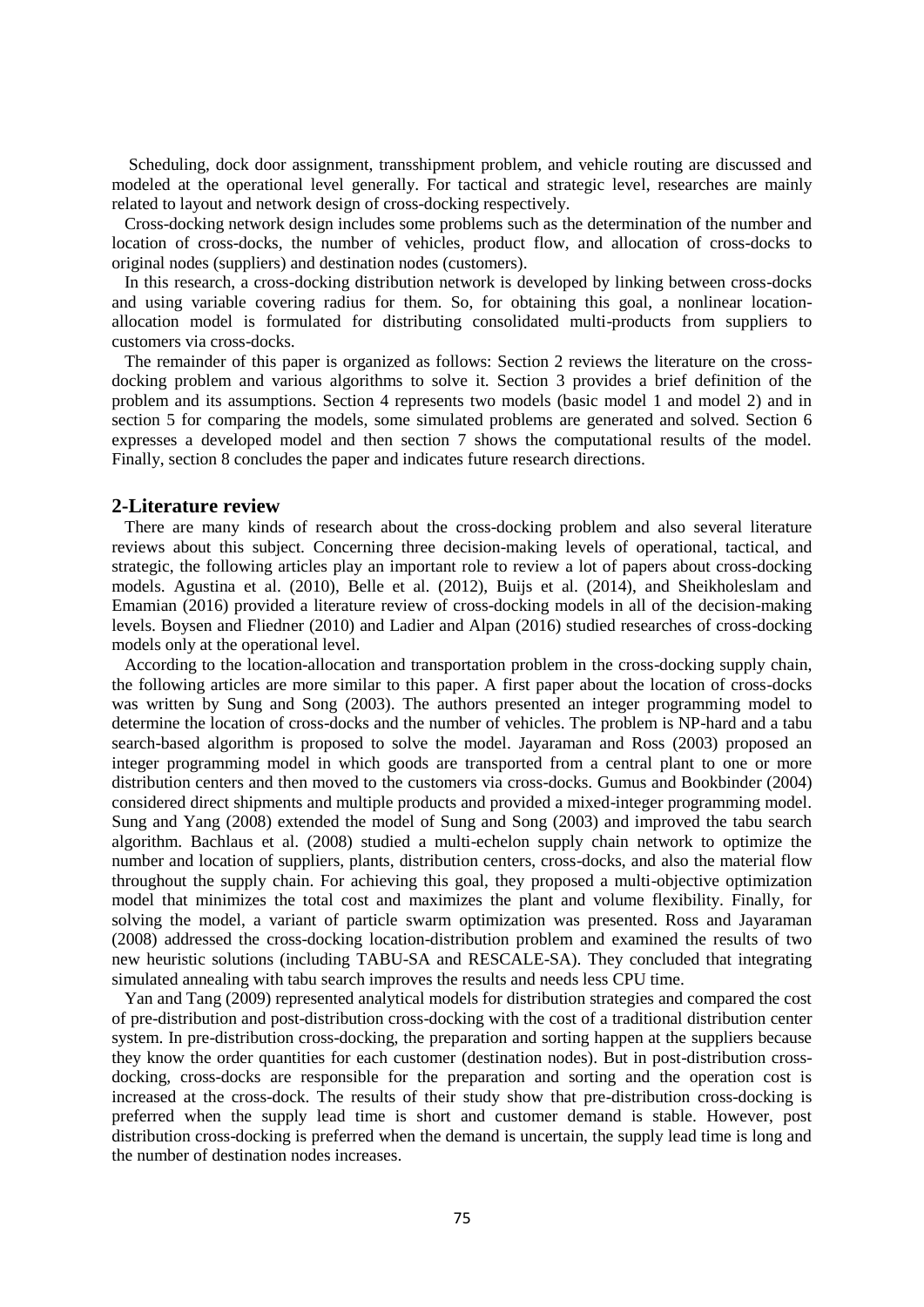Musa et al. (2010) presented a model that is very similar to the model of Sung and Song (2003) and proposed an ant colony optimization to solve the problem. Marjani et al (2011) addressed the crossdocking distribution planning problem with linking between cross docks and presented a bi-objective mixed-integer model for minimizing total costs and tardiness, simultaneously. They applied a hybrid metaheuristic procedure (Variable Neighbourhood Search (VNS), Tabu Search (TS), and Simulated Annealing (SA)) to solve the problem. Ma et al (2011) formulated an Integer linear model to distribute a single product from suppliers to customers directly or via cross docks. They considered a new shipment consolidation and time windows in the model and minimized the total cost including transportation cost and inventory cost. Finally, the genetic algorithm was designed for solving the model. Javanmard et al (2014) studied multi-product distribution planning in a cross-docking network. At first, they presented a mixed-integer linear model minimizing the holding and transportation cost. Then, an efficient heuristic procedure was offered to obtain an initial solution and finally, the imperialist competitive algorithm was applied to improve the solution.

 Hosseini et al (2014) developed an integer linear model for a transportation problem with the direct shipment, cross-docking, and milk run strategies. In the end, a hybrid of harmony search (HS) and simulated annealing (SA) algorithm was suggested for solving the problem. The results demonstrated that the solving approach is better than GAMS/CPLEX because of reducing both the total transportation cost and computational time for large-size problems. Seyedhoseini et al. (2015) proposed a mixed-integer model to optimize the cross-docks network design. The goal of this paper is to minimize the total transportation and operating costs with a direct connection between cross-docks. The model combines queuing theory with a network of cross-docks and customers to explain the operations of indoor and outdoor trucks.

Yu et al. (2015) formulated an integer programming model to solve a multi-period cross-docking distribution problem. The author considered multiple products, consolidation of customer orders, and time windows. The objective function of the model is to minimize the transportation cost, inventory cost, and penalty cost, simultaneously. They showed that the problem is NP-complete and developed a particle swarm optimization algorithm with multiple social learning terms for solving it. Goodarzi and Zegordi (2017) studied a location and transportation problem in a cross-docking network with several suppliers, cross-docks, and assembly plants nominated as customers. Also, for eliminating unnecessary stops at cross-docks, direct shipment is allowable in addition to indirect shipment via cross-docks. Finally, a mixed-integer programming model was proposed to optimize the location of the cross-docks and allocation of suppliers and plants to them. Behnamian et al. (2018) proposed a two-phased programming model for solving a location-allocation and scheduling of inbound and outbound trucks problem. In the first stage, an integer programming model is formulated to obtain the best location of cross-docks and also the best allocation of cross-docks to suppliers and customers. In the second stage, a mixed-integer programming model is proposed to solve the scheduling of inbound and outbound trucks problem. For solving the above-mentioned problem, at first, the results of several meta-heuristic algorithms are compared and finally, simulated annealing is selected as the best algorithm.

 In this paper cross-docks location-allocation problem with multi-product has been considered where the primary goal is to develop a model to answer the following key questions:

- (1) Where cross-docks should be located?
- (2) Which cross-docks can be connected?
- (3) What is the optimum flow of products between nodes?
- (4) What is the optimum number of trucks in each route?

## **3-Problem statement**

 This paper considers a multi-product, three-echelon cross-docking supply chain network including some suppliers, cross-docks, and plants (as customers). This cross-docking network uses the postdistribution strategy because the exact demand of plants is unknown at suppliers and should be determined at cross-docks. So, the cross-docks can be connected for compensating their shortages and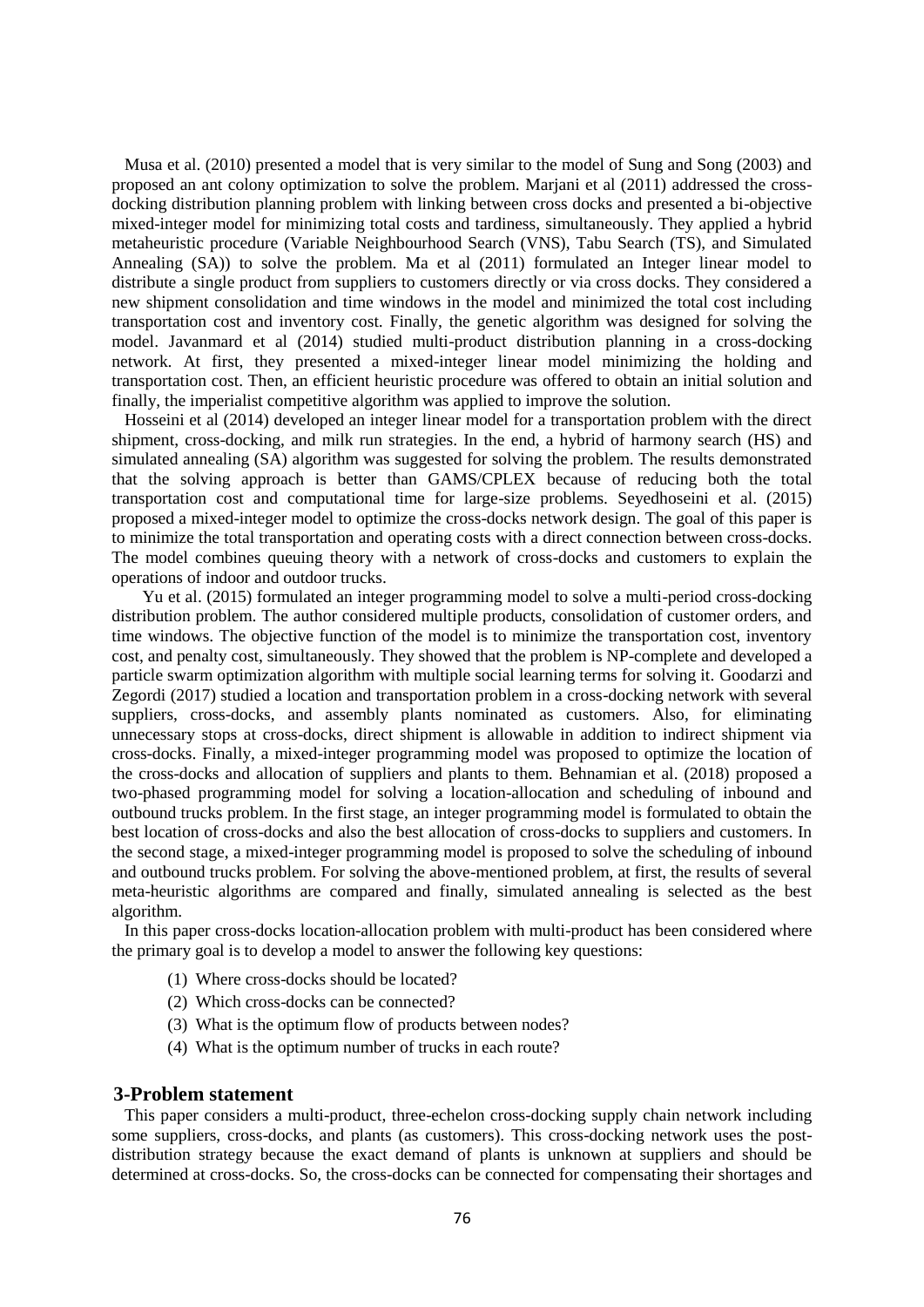satisfying the demands of their customers (plants) without any connections with suppliers again. Also, the following assumptions are considered:

- **(1)** The products are transported from suppliers to plants via at least one cross-dock.
- **(2)** Each supplier can be allocated to one or several cross-docks to transfer one or several types of various products.
- **(3)** Each plant is allocated to only one cross-dock.
- **(4)** The cross-docks have their covering radius to serve the plants.
- **(5)** The cross-docks can connect (the connection between cross-docks).
- **(6)** The cross-docks never keep any inventories which means that the total quantity of products transported from suppliers should be equal to the total amount that is received by plants.

 With relation to the abovementioned assumptions, a sample of cross-docking networks with 3 suppliers, 3 cross-docks, 5 plants and connections between cross-docks has been shown in figure 1.



**Fig 1.** Three-echelon cross-docking network with connections between cross-docks

#### **3-1-Mathematical modelling**

The sets, parameters, and variables employed in the models are defined as follows:

## **Sets**

- I The set of suppliers,  $i = 1, ..., l$
- J The set of cross-docks,  $j = 1, ..., J$
- K The set of plants,  $k = 1, ..., K$
- L The set of product families,  $l = 1, ..., L$

## **Parameters**

- $F_i$ Fixed cost of establishing cross-dock *j*
- *cij* Transportation cost of per unit product transferred from supplier *i* to cross-dock *j*
- $c_{i'i'}$ Transportation cost of per unit product transferred from cross-dock *j* to cross-dock *j*  $(j \neq j')$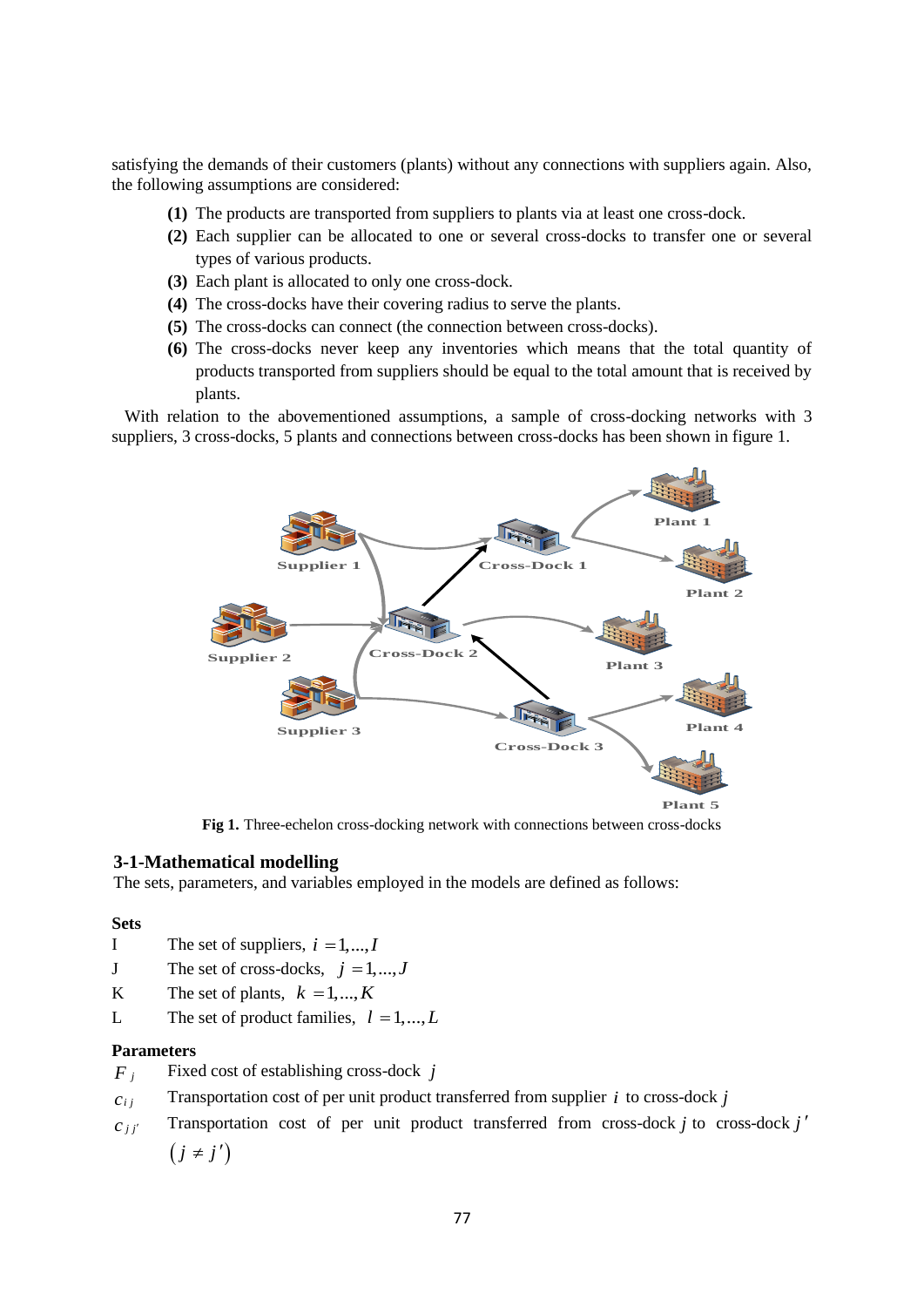- *c jk* Transportation cost of per unit product transferred from cross-dock *j* to plant *k*
- $u_j$ Capacity of cross-dock *j*
- $d_{kl}$ The demand of plant *k* for product *l*
- *h* The minimum amount of transported product from each supplier to each cross-dock

#### **Continuous variables**

 $\dot{p}_{i}$ <sub>*i* $i$ </sub> The amount of product  $l$  transferred from supplier  $i$  to cross-dock  $j$ 

 $r_{j}$  *j'l* The amount of product *l* transferred from cross-dock *j* to cross-dock  $j'(j \neq j')$ 

## **Binary variables**

- *z j* 1 if cross-dock  $j$  is to be established and 0 otherwise
- $y_i$ 1 if the supplier  $i$  is assigned to cross-dock  $j$  and 0 otherwise
- $y_{ik}$ 1 if the plant  $k$  is assigned to cross-dock  $j$  and 0 otherwise
- $b_{ik}$ 1 if the plant  $k$  can be covered by cross-dock  $j$  (the distance between cross-dock  $j$  and plant *k* is less than covering radius) and 0 otherwise**.**

#### **3-1-1- Basic nonlinear model (model 1)**

**Objective function** 

$$
Min \sum_{j \in J} F_{j} z_{j} + \sum_{i \in I} \sum_{j \in J} \sum_{l \in L} c_{ij} p_{ijl} + \sum_{\substack{j \in J \\ j \neq j'}} \sum_{l \in L} \sum_{l \in L} c_{jj'} r_{jj'l} + \sum_{i \in I} \sum_{j \in J} \sum_{l \in L} c_{jk} d_{kl} y_{jk}
$$
(1)

The objective function (1) is to minimize the total cost and includes the fixed cost of establishing cross-docks, transportation cost from suppliers to cross-docks, from cross-docks to each other, and from cross-docks to plants.

## - **Location-allocation constraints**

$$
\sum_{j \in J} z_j \ge 1 \tag{2}
$$

$$
y_{ij} \leq z_j \qquad \forall i, j \tag{3}
$$

$$
\sum y_{ij} \ge 1 \qquad \forall i \tag{4}
$$

$$
\sum_{j\in J}^{j\in J} y_{jk} = 1 \qquad \forall k
$$
 (5)

$$
y_{jk} \leq z_j \qquad \forall j,k \tag{6}
$$

$$
\sum_{j \in J} b_{jk} z_j \ge 1 \quad \forall k \tag{7}
$$

$$
y_{j,k} \leq b_{jk} \qquad \forall j,k
$$
 (8)

 Constraint (2) ensures that at least one cross-dock should be established. Constraint (3) ensures that the allocation of suppliers to a cross-dock can be performed only when the cross-dock was established. Constraint (4) expresses that each supplier can be allocated to one or several cross-docks. Constraint (5) ensures that each plant should be allocated to only one cross-dock. Constraint (6) ensures that each plant can be allocated to a cross-dock if the cross-dock was established. Nonlinear constraint (7) states the coverage of each plant by at least one cross-dock if the corresponding cross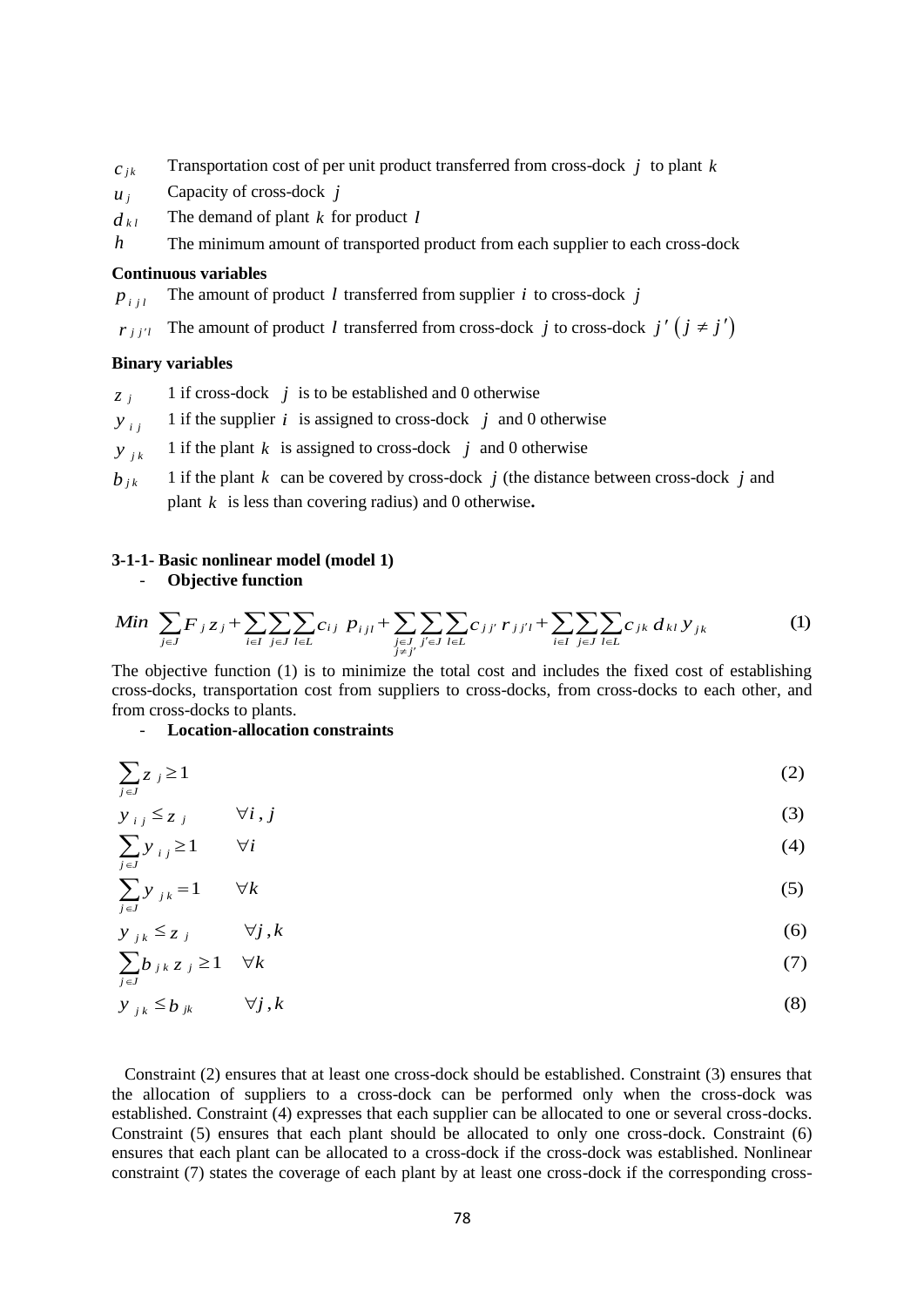dock was established. Constraint (8) ensures that each plant can be allocated to a cross-dock if that plant was covered by the cross-dock.

## - **Constraints of network flows**

*i I*

$$
\sum_{i \in L} p_{ij} \leq y_{ij} u_j \qquad \forall i, j \qquad (9)
$$

$$
h y_{ij} \le \sum_{l \in L} p_{ijl} \qquad \qquad \forall i, j \tag{10}
$$

$$
\sum p_{ijl} \leq z_j u_j \qquad \forall j,l \qquad (11)
$$

$$
\sum_{i\in I} \sum_{j\in J} p_{ijl} = \sum_{k\in K} d_{kl} \qquad \forall l
$$
 (12)

$$
\sum_{i \in I} p_{ij} = \sum_{k \in K} d_{kl} y_{jk} \qquad \forall j, l \tag{13}
$$

$$
p_{ijl} \ge 0 \tag{14}
$$

$$
z_j, y_{ij}, y_{jk}, b_{jk} \in \{0, 1\}
$$
 (15)

 Constraint (9) ensures that if a supplier is not allocated to a cross-dock, any products should not be transferred. Constraint (10) ensures that if a supplier is allocated to a cross-dock, at least h unit product should be transferred. Constraint (11) states that an established cross-dock receives each product from all of the suppliers subject to its capacity. Constraint (12) says that the total quantity of each transferred product from suppliers to cross-docks is equal to the overall demand of plants for that product. Constraint (13) states that the total amount of each product transferred from all suppliers to a cross-dock should be equal to the total demand of plants allocated to the cross-dock for that product. Constraints (14) and (15) define continuous and discrete decision variables of the model.

#### **3-1-2- A nonlinear model with considering connections between cross-docks (model 2)**

 In the previous mentioned model, the cross-docks can't have any connections with each other. In this section, a nonlinear model with the possibility of having connections between cross-docks is presented to decrease the total cost.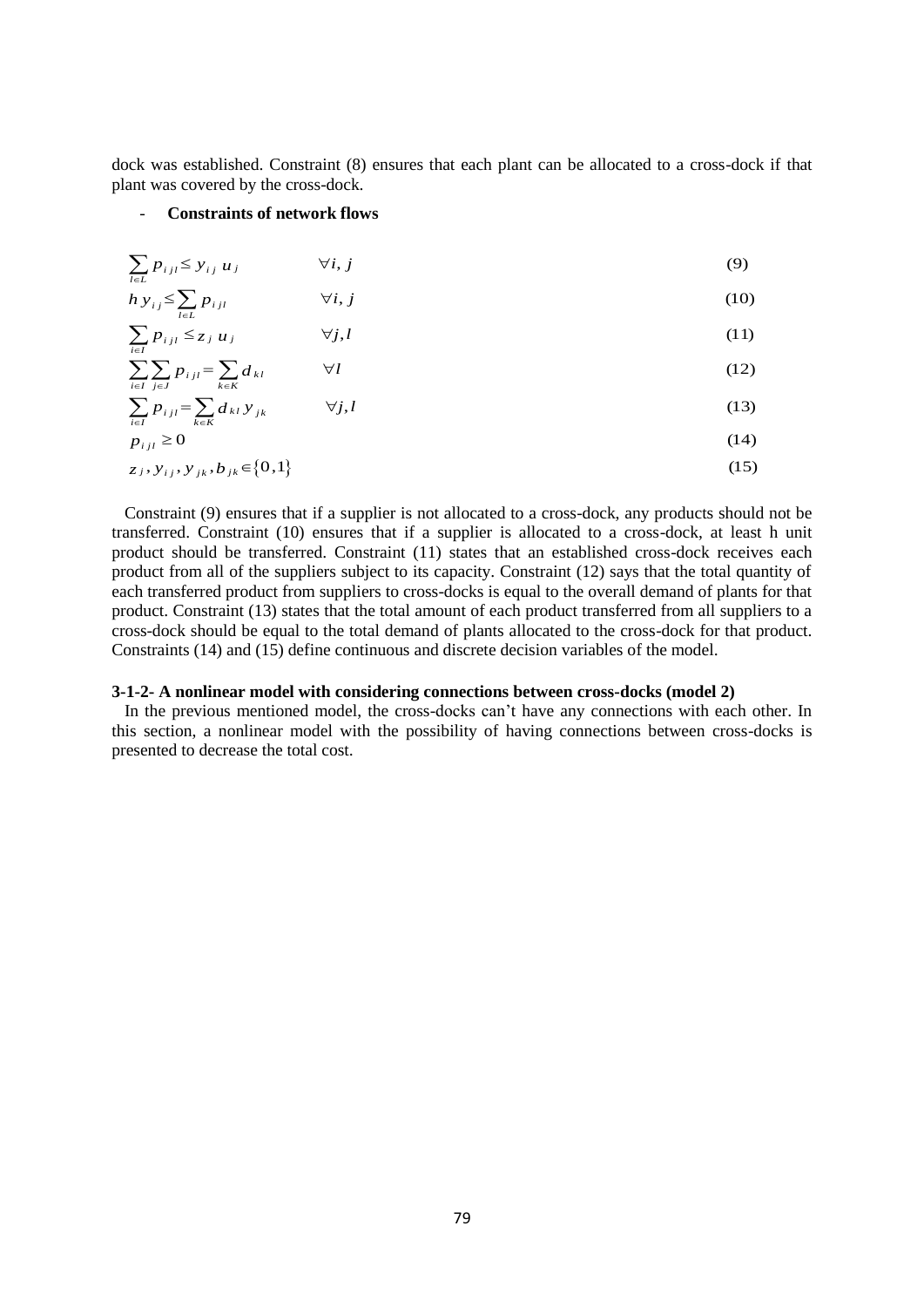$$
Min \sum_{j \in J} F_{j} z_{j} + \sum_{i \in I} \sum_{j \in J} \sum_{l \in L} c_{ij} p_{ijl} + \sum_{\substack{j \in J \\ j \neq j'}} \sum_{j' \in J} \sum_{l \in L} c_{jj'} r_{jj'l} + \sum_{i \in I} \sum_{j \in J} \sum_{l \in L} c_{jk} d_{kl} y_{jk}
$$
(16)

$$
st: \sum_{j \in J} z_j \ge 1 \tag{17}
$$

$$
y_{ij} \le z_j \qquad \forall i, j
$$
\n
$$
\sum y_{ij} \ge 1 \qquad \forall i
$$
\n(18)

$$
\sum_{j\in J}^{j\in J} y_{jk} = 1 \qquad \forall k \tag{20}
$$

$$
y_{jk} \le z_j \qquad \forall j,k \tag{21}
$$

$$
\sum_{j\in J} b_{jk} z_j \ge 1 \qquad \forall k
$$
 (22)

$$
y_{jk} \leq b_{jk} \qquad \forall j,k
$$
  

$$
\sum_{l \in L} p_{ijl} \leq y_{ij} u_j \qquad \forall i,j
$$
 (23)

$$
h\, y_{ij} \le \sum_{l \in L} p_{ijl} \qquad \forall i, j \tag{25}
$$

$$
\sum_{i\in I} p_{ijl} + \sum_{j'\in J} r_{j'jl} \leq z_j u_j \qquad \forall j, l, j \neq j'
$$
 (26)

$$
\sum_{i \in I} \sum_{j \in J} p_{ijl} = \sum_{k \in K} d_{kl} \qquad \forall l
$$
 (27)

$$
\sum_{i \in I} p_{ijl} - \sum_{k \in K} d_{kl} y_{jk} = \sum_{j' \in J} r_{jj'l} - \sum_{j' \in J} r_{j'jl} \quad \forall j, l, j \neq j'
$$
 (28)

$$
p_{ijl}, r_{jjl} \ge 0 \tag{29}
$$

$$
z_j, y_{ij}, y_{jk}, b_{jk} \in \{0, 1\}
$$
 (30)

 This model is different from the basic model in objective function and constraints (26), (28). In the objective function, the transportation cost from cross-docks to each other has been added. Constraint (26) ensures that an established cross-dock receives each product from all of the suppliers and other cross-docks subject to its capacity. Constraint (28) ensures the connection between cross-docks. If the total amount of each product transferred from all suppliers to a cross-dock is less than the total demand of plants allocated to the cross-dock for that product, so the corresponding cross-dock is connected to other cross-docks for compensating its shortage. Also, if the demand of plants allocated to a cross-dock for a kind of product is less than the amount of that product received by the crossdock, so it delivers the excess product to other cross-docks**.**

#### **4-Computational results and comparisons**

 In this section, to evaluate the accuracy of the proposed models 1 and 2 and compare them, some numerical experiments are prepared. These models aim to determine the minimum number of crossdocks among a set of candidate sites, optimum allocation of suppliers and plants to cross-docks, and optimum distribution of products from suppliers to cross-docks. Besides, model 2 obtains the optimum distribution of products between cross-docks to decrease the total cost.

 Five test problems are considered and data (parameters) are generated randomly by integer uniform distribution. Finally, the proposed models 1 and 2 are solved by GAMS optimization software and the results are reported in tables 3 and 4. Also, figure 2 depicts the optimum distribution networks of problems (1-4) resulted from solving model 2. In this figure, connections between cross-docks have been demonstrated by dark arrows.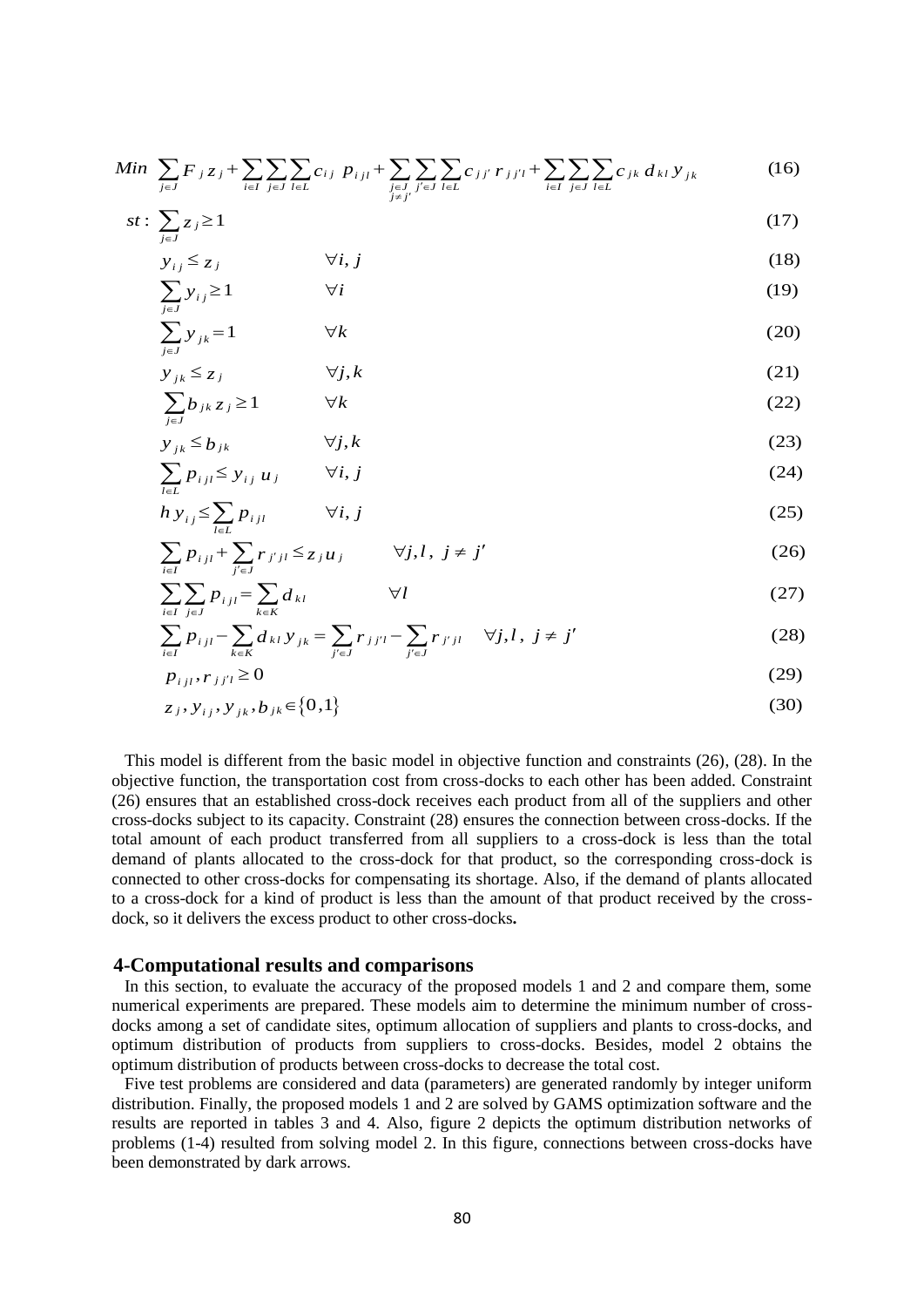

**Fig. 2.** The optimum distribution networks of problems  $(1-4)$ 

|                                   |         | Problem 1 | Problem 2 | Problem 3 | Problem 4 | Problem 5 |
|-----------------------------------|---------|-----------|-----------|-----------|-----------|-----------|
| g<br>timal<br>Objectiv<br>ē,<br>0 | Model 1 | 57050     | 101032    | 387694    | 770134    | 3964024   |
|                                   | Model 2 | 57050     | 100493    | 385059    | 769904    | 3964024   |

Table 1. Optimization values of simulated problems

 According to table 1, the optimization objective values of models 1 and 2 in problems 1 and 5 are equal because there aren't any linkages between cross-docks but the total cost of model 2 in problems 2, 3, and 4, which cross-docks are connected, is less than model 1 (basic model). In other words, when cross-docks connect for transferring products, the total cost is decreased.

# **4-1-A developed nonlinear model with considering connections between cross-docks**

 In this section, a developed model of model 2 is presented for considering consolidation assumption and obtaining the number of trucks used between nodes. So, integer variables  $v_{ij}$ ,  $v_{j}$ ,  $v_{jk}$  and parameter *w* are defined as follow,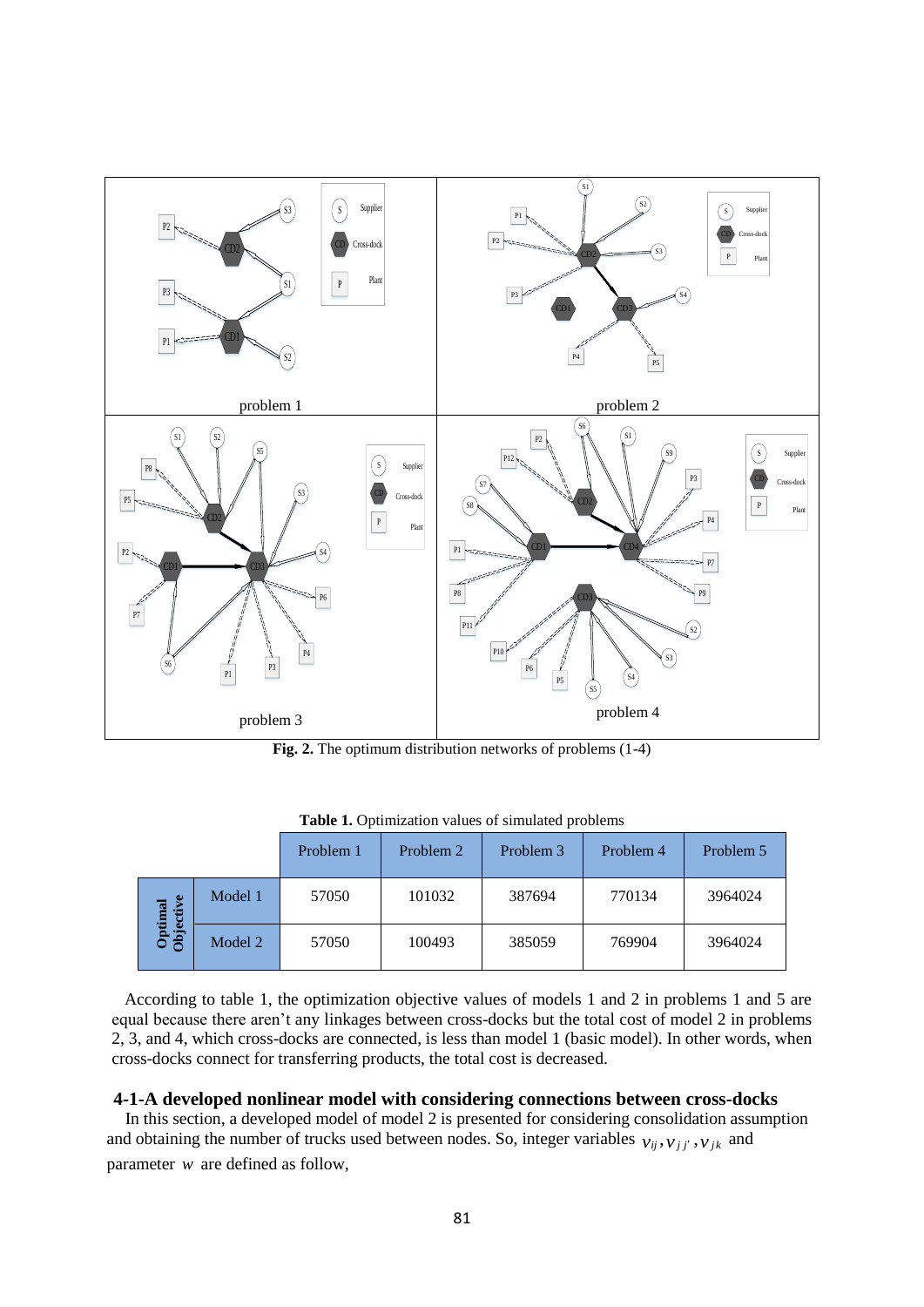- $v_{i,i}$ Number of trucks used between supplier *i* and cross-dock *j*
- $v$ <sub>*j* $i$ </sup></sub> Number of trucks used between cross-docks *j* and  $j' (j \neq j')$
- *v jk* Number of trucks used between cross-dock *j* and plant *k*

*w* Truck capacity

*l L*

Subject to the abovementioned definitions, three kinds of below constraints are added to model 2 to take into account the assumption of consolidation.

$$
\sum p_{ij} \leq w v_{ij} \qquad \forall i, j \tag{31}
$$

$$
\sum_{l \in L} r_{jj'l} \le w v_{jj'} \qquad \forall j, j', j \neq j'
$$
\n(32)

$$
\sum_{l\in L} d_{kl} y_{jk} \le w v_{jk} \quad \forall j,k
$$
\n(33)

Also, the objective function of model 2 is changed according to the new variables and finally, the developed model is written as follows,

Min 
$$
\sum_{j\in J} F_{j Z j} + \sum_{i\in I} \sum_{j\in J} c_{i j} v_{i j} + \sum_{\substack{j\in J \\ j \neq j'}} \sum_{j'\in J} c_{j j'} v_{j j'} + \sum_{i\in I} \sum_{j\in J} c_{j k} v_{j k}
$$
 (34)

*st*: *Constraints* (17) – (28)

$$
Constraints (31) - (33)
$$
\n
$$
67.33
$$

$$
p_{ijl}, r_{jj'l} \ge 0\tag{35}
$$

$$
z_j, y_{ij}, y_{jk}, b_{jk} \in \{0,1\}
$$
 (36)

$$
v_{ij},\,v_{jj'},\,v_{jk}\,\,are\,\,integer\,\,(37)
$$

This model has  $\{(I \times J) + J \times (J - I) + (J \times k)\}$  integer variables and constraints more than model 2 which causes spending more time to solve it (assume that there are I suppliers, K plants, and J established cross-docks). This means that metaheuristic methods and some exact algorithms can be used for solving the developed model in large sizes with many nodes.

#### **4-2-Computational results of the developed model**

 To evaluate the accuracy of the developed model, five test problems are considered in different sizes. Table 2 shows the sizes, optimization objective values, and elapsed time for solving each problem by GAMS software. Parameters values are selected randomly by integer uniform distribution. Reported results in table 2 demonstrate that the execution time of each problem is increased when its sizes are enlarged.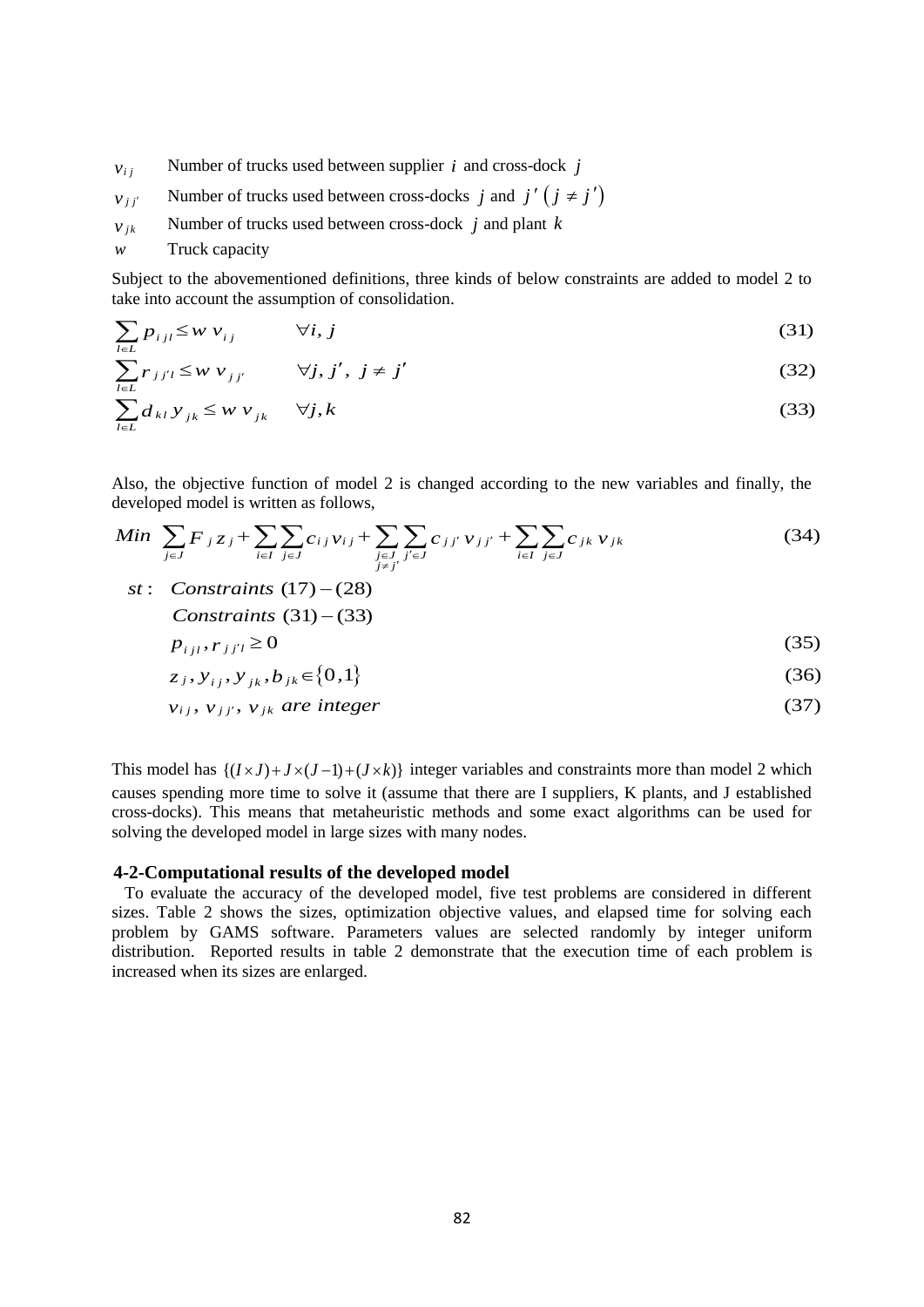| <b>Table 2.</b> DIZES OF RSt problems and their results |           |                  |                |          |              |              |  |  |  |  |
|---------------------------------------------------------|-----------|------------------|----------------|----------|--------------|--------------|--|--|--|--|
| Problem                                                 | No. of    | No. of potential |                | No. of   | Optimization | Elapsed      |  |  |  |  |
| No.                                                     | suppliers | cross-docks      | No. of plants  | products | objective    | Time(second) |  |  |  |  |
|                                                         | 3         | $\overline{2}$   | $\overline{4}$ | 2        | 2254         | 1.048        |  |  |  |  |
| 2                                                       | 5         | $\overline{2}$   | 6              | 2        | 3541         | 1.077        |  |  |  |  |
| 3                                                       | 8         | 3                | 9              | 3        | 5926         | 6.123        |  |  |  |  |
| 4                                                       | 10        | $\overline{4}$   | 12             | 3        | 6116         | 30.930       |  |  |  |  |
| 5                                                       | 15        | 5                | 17             | 4        | 8552         | 1001.098     |  |  |  |  |

**Table 2.** Sizes of test problems and their results

## **5- Conclusion and future research**

 In this paper, to address the location-allocation and distribution problem in the cross-docking networks, first, a basic mixed-integer nonlinear model was formulated. Second, to deal with postdistribution cross-docking strategy, this nonlinear model was changed to consider connections between cross-docks for satisfying products shortage or surplus in them. Third, for evaluating the accuracy and comparing the two mentioned models, five problems in short sizes were simulated randomly and the results were reported. The results demonstrate that the proposed model 2 has optimization objective values equal to or less than model 1. So, model 2 is more efficient than model 1 and can be used to solve the location-allocation and distribution problem of cross-docking networks. Fourth, model 2 was developed by considering constraints of orders consolidation and truck number variables. Finally, some problems in different sizes were generated randomly and the developed model was used to solve them. Results confirmed the accuracy of the developed model.

 For future research, the uncertainty can be added to the developed model. For example, plants' demands can't be deterministic in many cases. So, stochastic programming can be used to take into account the uncertain demand. Considering the multi-period cross-docking distribution problem and time window constraint in the model is another recommendation for future research. Another extension is to integrate several problems such as location-allocation and scheduling of inbound and outbound trucks in one approach simultaneously. Also, parameters of cross-docks and trucks capacity can be considered as variables in the model to be optimized and obtained another realistic model. Finally, suitable metaheuristic algorithms can be used or extended for solving the developed model in large sizes.

#### **References**

Agustina, D, Lee, C. K. M, & Piplani, R. (2010). A review: mathematical models for cross dock planning. International Journal of Engineering Business Management, 2(2), 47–54.

Bachlaus, M, Pendey, M. K, Mahajan, C, Shankar, R, & Tiwari, M. K. (2008). Designing an Integrated multi-echelon agile supply chain network: a hybrid taguchi-particle swarm optimization approach. Journal of Intelligent Manufacturing, 19, 747–761.

Behnamian, J, Fatemi Ghomi, S. M. T, Jolai, F, & Heidari, P. (2018). Location-allocation and scheduling of inbound and outbound trucks in multiple cross-dockings considering breakdown trucks. Journal of Optimization in Industrial Engineering, 11(1), 51-65.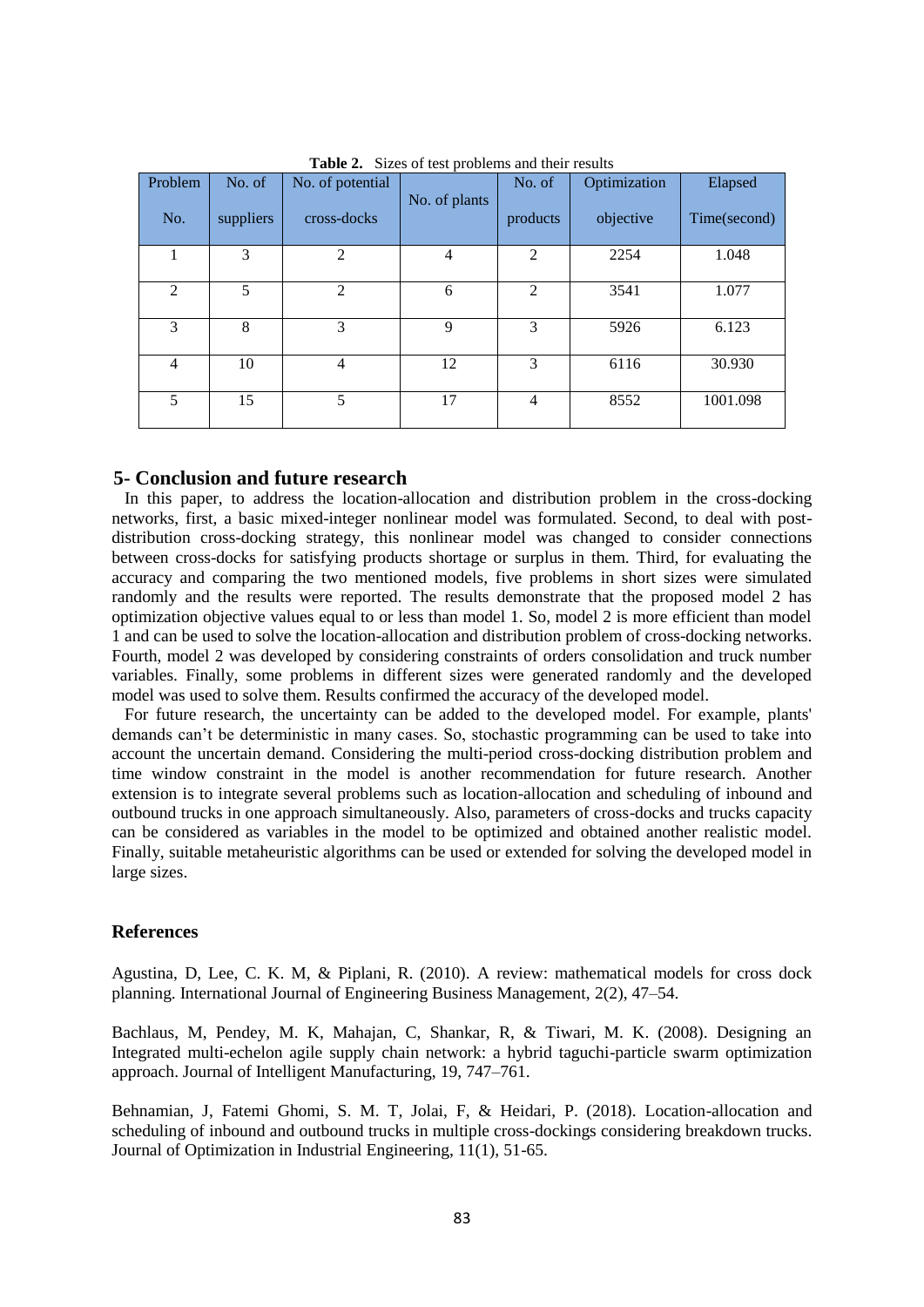Boysen, N, Fliedner, M, Sassetti, R. J , & Consolo, J. (2010). Cross dock scheduling: classification, literature review and research agenda. Omega, 38, 413–422.

Buijs, P, Vis, I. F. A, & Carlo, H. J. (2014). Synchronization in cross-docking networks: A research classification and framework. European Journal of Operational research, 239(3), 593–608.

Goodarzi, A. H, & Zegordi, S. H. (2017). A new model for location and transportation problem of cross-docks in distribution networks. International Journal of Modeling and Optimization, 7(6), 51-65.

Gumus, M, & Bookbinder, J. H. (2004). Cross-docking and its implications in location-distribution systems. Journal of Business Logistics, 25(2), 199–228.

Hosseini, S. D. Shirazi, M. A. & Karimi, B. (2014). Cross-docking and milk run logistics in a consolidation network: A hybrid of harmony search and simulated annealing approach. Journal of Manufacturing Systems, 33(4), 567-577.

Javanmard, S. Vahdani, B, & Tavakkoli-moghaddam, R. (2014). Solving a multi-product distribution planning problem in cross docking networks: An imperialist competitive algorithm. International Journal of Advanced Manufacturing Technology, 70, 1709-1720.

Jayaraman, V, & Ross, A. (2003). A simulated annealing methodology to distribution network design and management. European Journal of Operational research, 144, 629–645.

Ladier, A-L, & Alpan, G. (2016). Cross-docking operations: Current research versus industry practice. Omega, 62, 145–162.

Ma, H. Miao, Z. Lim, A. & Rodrigues, B. (2011). Crossdocking distribution networks with setup cost and time window constraint. Omega, 39, 64-72.

Marjani, M. R. Husseini, S. M. M. & Karimi, B. (2011). Bi-objective heuristics for multi-item freights distribution planning problem in crossdocking networks. International Journal of Advanced Manufacturing Technology, 58, 1201-1216.

Musa, R, Arnaout, J-P, & Jung, H. (2010). Ant colony optimization algorithm to solve for the transportation problem of cross-docking network. Computers and Industrial Engineering, 59, 85–92.

Ross, A. & Jayaraman, V. (2008). An evaluation of new heuristics for the location of cross-docks distribution centers in supply chain network design. Computers and Industrial Engineering, 55, 64–79.

Seyedhoseini, S. M, Rashid, R, & Teimouri, E. (2015). Developing a cross-socking network design model under uncertain environment. Journal of Industrial Engineering International, 11, 225–236.

Sheikholeslam, M. N. & Emamian, S. (2016). A review and classification of cross-docking concept. International Journal of Learning Management Systems, 4(1), 25-33.

Sung, C. S, & Song, S. H. (2003). Integrated service network design for a cross-docking supply chain network. Journal of the Operational Research Society, 54,1283–1295.

Sung, C. S, & Yang, W. (2008). An exact algorithm for a cross-docking supply chain network design problem. Journal of the Operational Research Society,59,119–136.

Van Belle, J., Valckenaers, P, & Cattrysse, D. (2012). Cross-docking: state of the art. Omega, 40, 827–846.